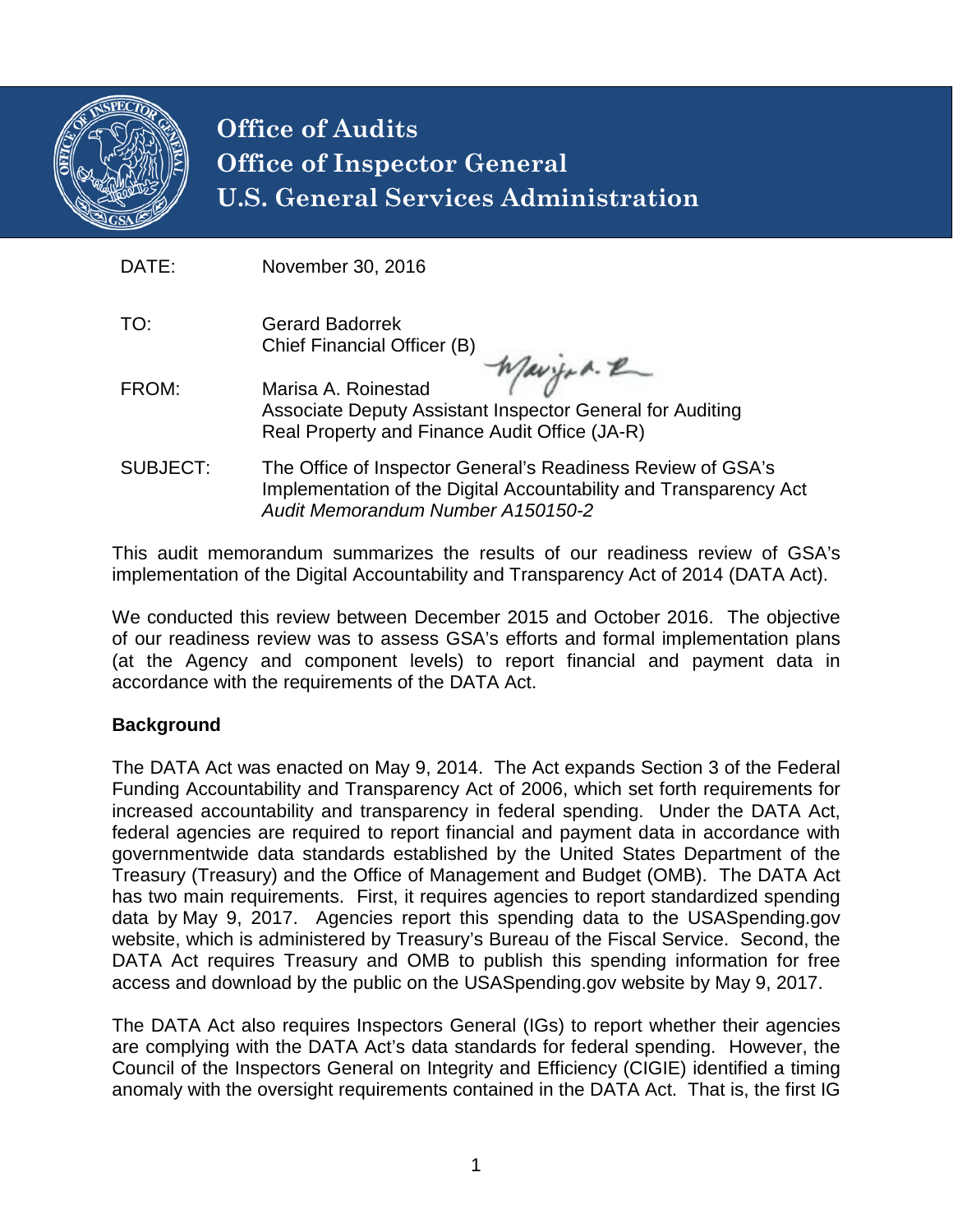reports are due to Congress in November 2016; however, as previously mentioned, federal agencies are not required to report spending data until May 2017. To address this reporting date anomaly, on December 22, 2015, CIGIE informed the Senate Committee on Homeland Security and Government Affairs and the House Committee on Oversight and Government Reform that the IGs would provide Congress with their first required reports in November 2017, a 1-year delay from the statutory due date, with subsequent reports following on a 2-year cycle. Given the delay for the IG reports, CIGIE encouraged IGs to undertake DATA Act readiness reviews at their agencies. The GSA Office of Inspector General participated in CIGIE's DATA Act Working Group and performed this readiness review using the guidance provided by that group.

In performing the readiness review, we reviewed GSA's DATA Act implementation plan and assessed the Agency's efforts and progress in implementing Treasury and OMB's eight key steps to fulfilling the requirements of the Act. While our audit memorandum does not contain recommendations, we have outlined risks and challenges GSA must address to position itself for successful DATA Act implementation.

## **Eight Key Steps to Implement the DATA Act**

In the DATA Act Playbook, Treasury and OMB have recommended eight key steps to assist agencies with their implementation of the DATA Act (see *Figure 1*). According to the DATA Act Playbook, the eight steps can help agencies fulfill the requirements of the DATA Act by leveraging existing capabilities and streamlining implementation efforts.

| <b>Agency Step</b>      | <b>Description</b>                                                                                                                        |
|-------------------------|-------------------------------------------------------------------------------------------------------------------------------------------|
| (1) Organize Team       | Create an Agency DATA Act work group including impacted<br>communities and identify a Senior Accountable Official.                        |
| (2) Review Elements     | Review list of DATA Act elements and participate in data<br>definition standardization.                                                   |
| (3) Inventory Data      | Perform inventory of Agency data and associated business<br>processes.                                                                    |
| (4) Design & Strategize | Plan changes to systems and business processes to<br>capture data; and prepare cost estimates for fiscal year<br>2017 budget projections. |
| (5) Execute Broker      | Implement system changes and extract data iteratively.<br>This includes mapping and validating agency data to DATA<br>Act standards.      |
| (6) Test Broker         | Test Broker outputs iteratively to ensure data are valid.                                                                                 |
| (7) Update Systems      | Implement system changes iteratively. For example,<br>establish links between program and financial data, and<br>capture any new data.    |
| (8) Submit Data         | Update and refine the process, repeating steps 5-7 as<br>needed.                                                                          |

| Figure 1 – Treasury and OMB's Eight Key Steps |
|-----------------------------------------------|
|-----------------------------------------------|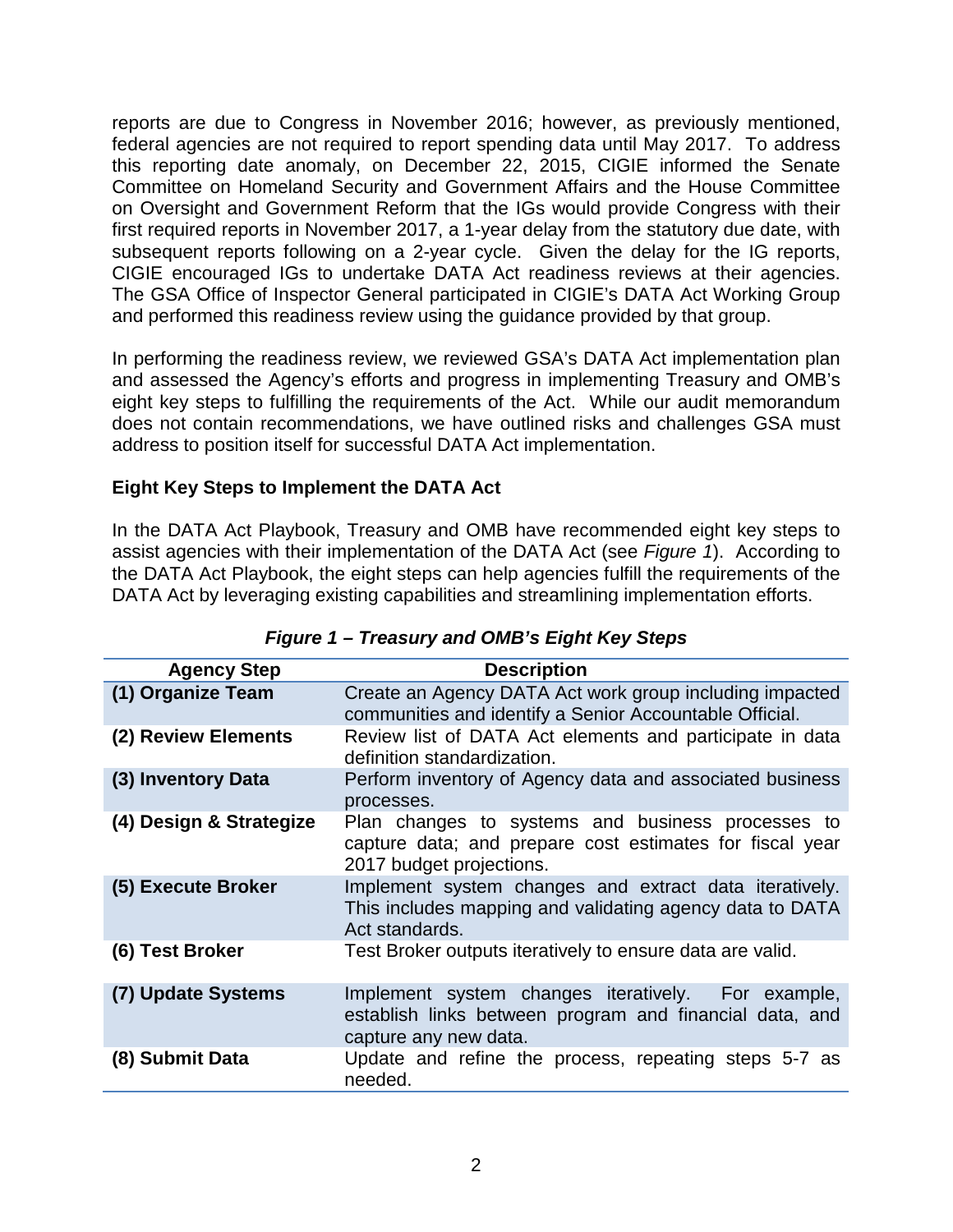## **DATA Act Reporting Model**

Treasury has developed a model of how agency spending data will be submitted to Treasury's DATA Act Broker. The DATA Act Broker is a specially developed information system that translates spending information produced by existing agency systems into standards that conform to the DATA Act. According to the DATA Act implementation guidance, agencies will report, and the DATA Act Broker will extract, data in the following specified files (see *Appendix A* for further description of each file type):

- File A Appropriations Account Detail;
- File B Object Class and Program Activity Detail;
- File C Award Financial Detail;
- File D Award and Awardee Attributes for Procurement (File D1) and Financial Assistance (File D2);
- File E Additional Awardee Attributes; and
- File F Sub-award Attributes.

Each agency will submit the data for the Appropriations Account Detail, Object Class and Program Activity Detail, and Award Financial Detail files (Files A, B and C) to the DATA Act Broker. The DATA Act Broker will extract the data for the Award and Awardee Attributes, Additional Awardee Attributes, and Sub-award Attributes files (Files D, E, and F) from feeder information systems that hold the data for other reporting purposes. For example, the Federal Procurement Data System – Next Generation (FPDS-NG) is a feeder system from which the DATA Act Broker will extract agency spending data. Once Treasury's DATA Act Broker validates the Appropriations Account Detail, Object Class and Program Activity Detail, and Award Financial Detail files, agencies will certify the reliability and validity of the data output for all the files before submitting it to Treasury using the DATA Act Broker. The data is subsequently posted to the USASpending.gov public website.

#### **Status of GSA's DATA Act Implementation**

As of October 21, 2016, GSA has been making progress in implementing the DATA Act. GSA has developed a DATA Act implementation plan and has been using it to manage its implementation efforts. OMB directed federal agencies to submit DATA Act implementation plans by September 14, 2015, and required updated implementation plans by August 12, 2016. GSA submitted both implementation plans to OMB on time as required. According to information provided by GSA, it has been meeting the milestones dates in the implementation plan and expects to be fully compliant with the DATA Act's May 2017 deadline.

In addition, GSA has been making progress in implementing Treasury and OMB's eight key steps for DATA Act implementation. GSA has completed the first four steps that include its work to organize the Agency's DATA Act team, review the data elements, inventory the data, and design changes to its systems and business processes. GSA is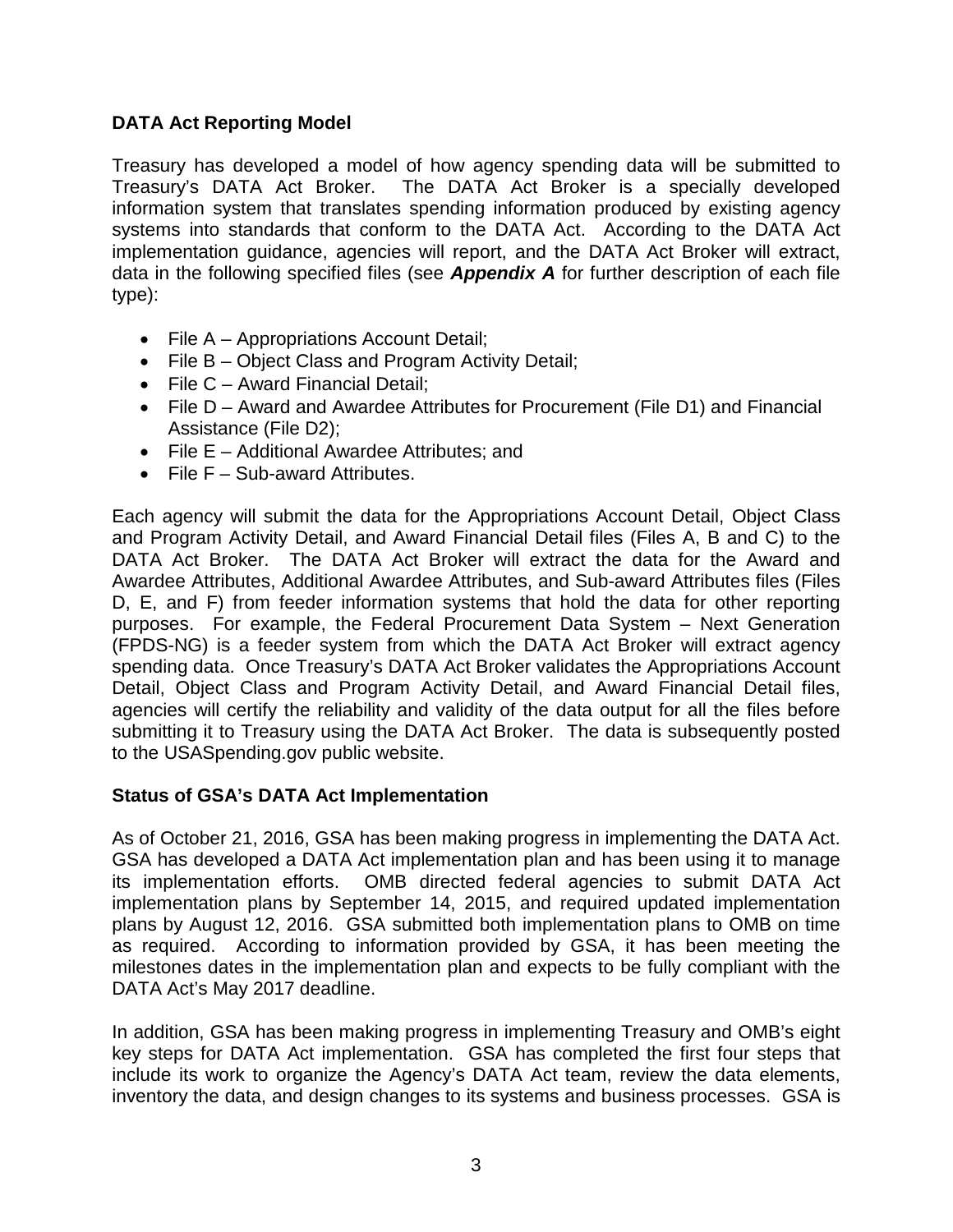also currently working to implement changes for the DATA Act Broker and updating systems (Steps 5 through 7), while planning to process refinements needed for the data submission (Step 8). See *Appendix B* for GSA's progress implementing each of the eight steps.

## **Challenges and Risks Remain for GSA's Implementation Efforts**

Although it has made progress in its implementation efforts, GSA still faces challenges and risks that could affect its ability to meet the May 2017 data submission deadline. During the readiness review, Agency officials expressed awareness of the challenges and risks and were working to address them. We have outlined the risks below as well as the actions being taken by the Agency.

### A Required Data Element is not Available in GSA's Financial System

A required data element for File C, the Parent Award ID, is not available in GSA's financial system, Pegasys. The Parent Award ID is the identification number used for a procurement award. This term currently applies to procurement actions only. One example applicable to GSA is the Blanket Purchase Agreement (BPA). A BPA is a simplified method used to fill anticipated repetitive needs for supplies and services by establishing charge accounts with qualified sources of supply (*i.e.*, contractors). A BPA is given a Parent Award ID that GSA records in FPDS-NG. However, there is no field for the Parent Award ID in Pegasys.

The Parent Award ID is an element required in the Award Financial Detail file (File C), one of the files which each agency is required to submit to Treasury. Because GSA will not be able to obtain the Parent Award ID from Pegasys, it has developed an alternate plan to retrieve the data. GSA plans to extract the Parent Award ID from the Award and Awardee Attributes for Procurement file (File D1) after Treasury creates the file from information in USASpending.gov and FPDS-NG. According to GSA, this extra step will add complexity to its creation of File C. As of October 31, 2016, though GSA continues to test its files through the DATA Act Broker, GSA had not yet been able to download and test its plan for obtaining the Parent Award ID from the Award and Awardee Attributes file.

#### Challenges with Certifying Reliability and Validity of Data Submissions

Agency DATA Act Senior Accountable Officials are required to certify the reliability and validity of data submissions. According to its implementation plan, while GSA may be able to rely on current financial processes to certify the accuracy of the Appropriations Account Detail and the Object Class and Program Activity Detail files (Files A and B), it will be more challenging to certify the reliability and validity of the Award Financial Detail and the Award and Awardee Attributes files (Files C and D) and the link between them. The Appropriations Account Detail and the Object Class and Program Activity Detail files represent GSA's total spending, subtotaled in various ways, making it straightforward to compare total spending between the two files, and other financial data reported to Treasury. The Award Financial Detail file contains totals from Pegasys,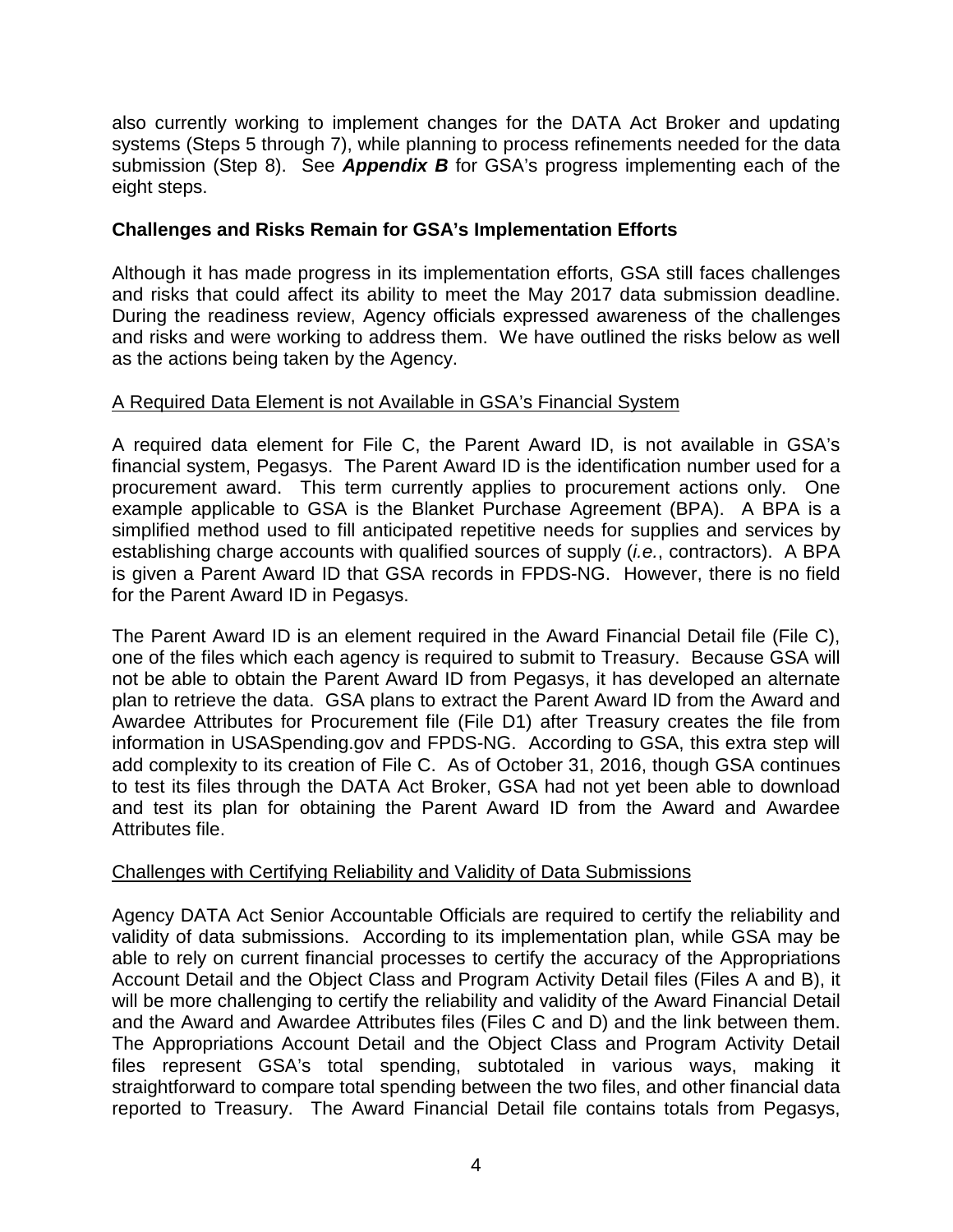while the Award and Awardee Attributes file represents only those transactions reportable to FPDS-NG at the detailed transaction level. GSA records transactions differently in Pegasys and FPDS-NG, which makes it more challenging for GSA to certify the reliability and validity of those files.

There are many legitimate reasons why data recorded in FPDS-NG will not match GSA's financial reporting. For instance, certain types of transactions are exempt from reporting in FPDS-NG, such as those associated with leases, payroll, and travel. To address this risk, GSA is documenting the known differences between the data and attempting to quantify the differences. As of October 31, 2016, GSA had not compiled a complete list of known differences, nor had it gained assurance from Treasury and OMB as to whether such differences would be considered compliant with the DATA Act.

#### New OMB Guidance Complicates Intra-Governmental Transfers for GSA

As a part of its agile approach to implementing the DATA Act, Treasury and OMB provide frequent updates to agencies, including recent guidance, OMB Memorandum M-17-04, *Additional Guidance for DATA Act Implementation: Further Requirements for Reporting and Assuring Data Reliability*. This memorandum provides guidance for intragovernmental transfers. GSA, as a service provider to other agencies, handles a large number of intra-governmental transfers from customer agencies. For example, GSA uses Reimbursable Work Authorizations to handle intra-governmental transfers for repair, alteration, and other services for customer agencies in GSA facilities. Reimbursable Work Authorization is a formal agreement between GSA and a customer agency whereby GSA agrees to provide goods or services, and the customer agency agrees to reimburse GSA's costs.

Because GSA receives many intra-governmental transfers, GSA faces challenges with its initial methodology for reporting such transactions. According to the new guidance, for the first data submission, the agency that receives the funds (in the case of Reimbursable Work Authorizations, GSA) will be required to submit that data in accordance with the DATA Act. After the first data submission, OMB calls for the funding agency (GSA's customer agency) to determine which agency, funding or awarding, will submit data to USASpending.gov. If the funding agency decides it wants to submit the data, GSA will have to develop a way to exclude this data from its future submissions. According to GSA, this will further complicate its reporting process after the first DATA Act submission in May 2017.

#### Internal Control Procedures to Ensure Reliability and Validity of Data Remain under Development

Finally, as of October 31, 2016, internal control procedures to ensure the reliability and validity of data submitted by GSA under the DATA Act are still under development. We deem this a risk and current challenge to GSA because OMB Memorandum 2016-03, *Additional Guidance for DATA Act Implementation: Implementing Data-Centric Approach for Reporting Federal Spending Information,* directs DATA Act Senior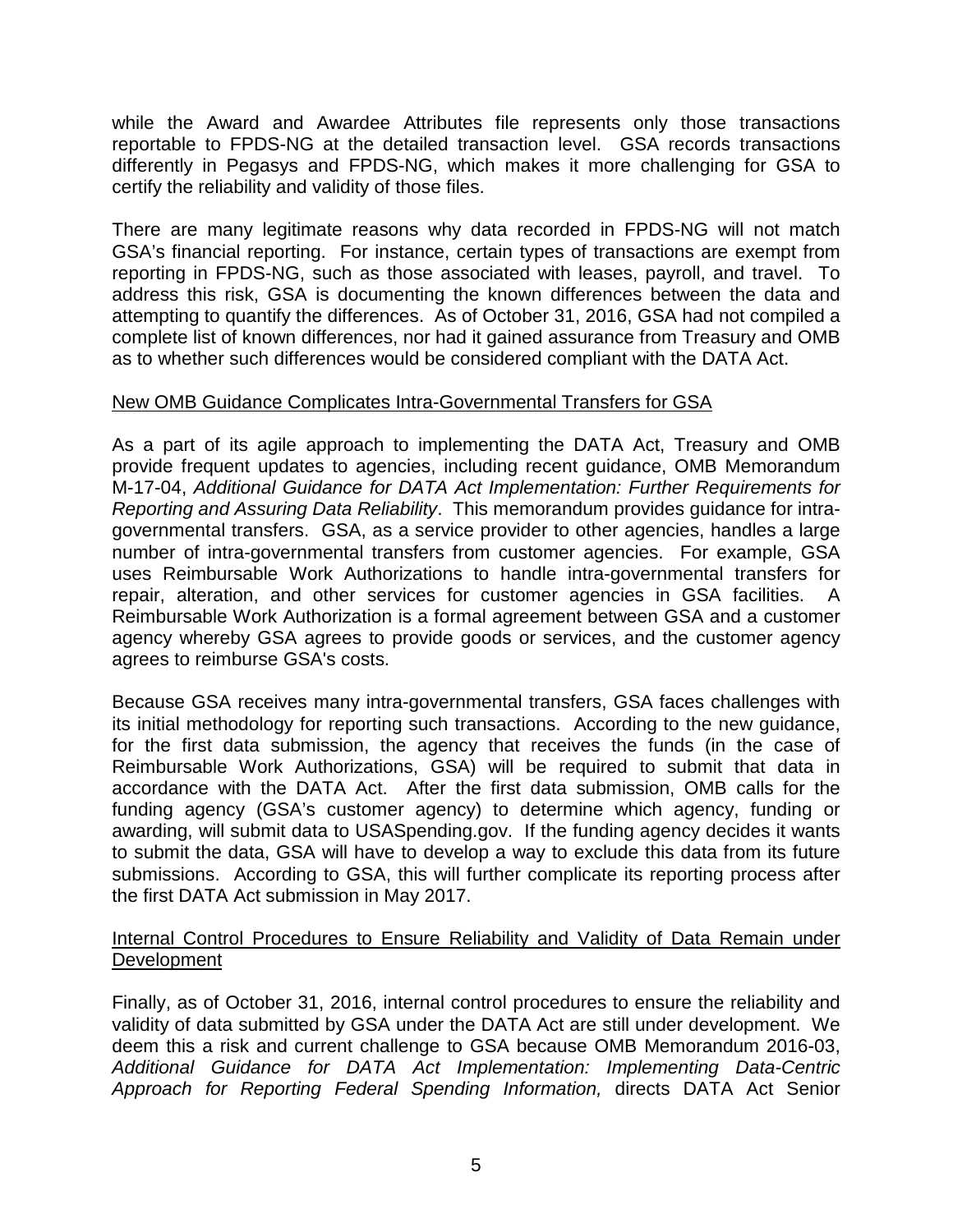Accountable Officials to provide reasonable assurance that their agencies' internal controls support the reliability and validity of the agency account-level and award-level data they submit to Treasury for publication on USASpending.gov. This requirement is effective beginning with data submitted in May 2017.

## **Other Considerations**

One concern regarding DATA Act implementation is GSA's reliance on a shared service provider for its financial management services and system. As of October 1, 2015, GSA outsourced its financial management functions, including Pegasys, to a federal shared service provider, the United States Department of Agriculture (Agriculture). GSA is working closely with Agriculture on its DATA Act implementation and does not consider the use of Agriculture as a risk to the success of its efforts. For instance, GSA's DATA Act Senior Accountable Official informed us that a representative from Agriculture participates on GSA's integrated project team.

However, according to GSA's DATA Act implementation plan, GSA is reliant on Agriculture for future enhancements to Pegasys, including requiring completion of the Award ID field. As required by OMB Memorandum M-15-12, *Increasing Transparency of Federal Spending by Making Federal Spending Data Accessible, Searchable, and Reliable*, all federal agencies must use the Award ID so that award-level and financial data may be linked for each federal award. To comply with this requirement, in June 2016, GSA issued an Agency-wide directive requiring the use of the Award ID field in Pegasys.

Other risks and challenges GSA faces in its DATA Act implementation include:

- Potential misinterpretation of certain data definitions;
- Rounding and formatting issues with Agency data;
- Potential for misinterpretation of data by users in the general public;
- Competing priorities and availability of GSA resources to ensure continued progress of DATA Act implementation; and
- Inability to link data accurately across systems.

GSA has documented strategies to address each of the above challenges. While we found GSA's strategies to be reasonable attempts to achieve successful implementation of the DATA Act, we reserve concluding whether they are viable because GSA has not yet executed them.

## **Conclusion**

GSA has made positive progress in meeting DATA Act milestones and implementing Treasury and OMB's eight key steps to fulfill the requirements of the DATA Act. However, GSA must address certain risks and challenges in order to achieve successful implementation. For instance, GSA must implement a solution to ensure that a required data element (Parent Award ID) will be reported in its data submission to Treasury. In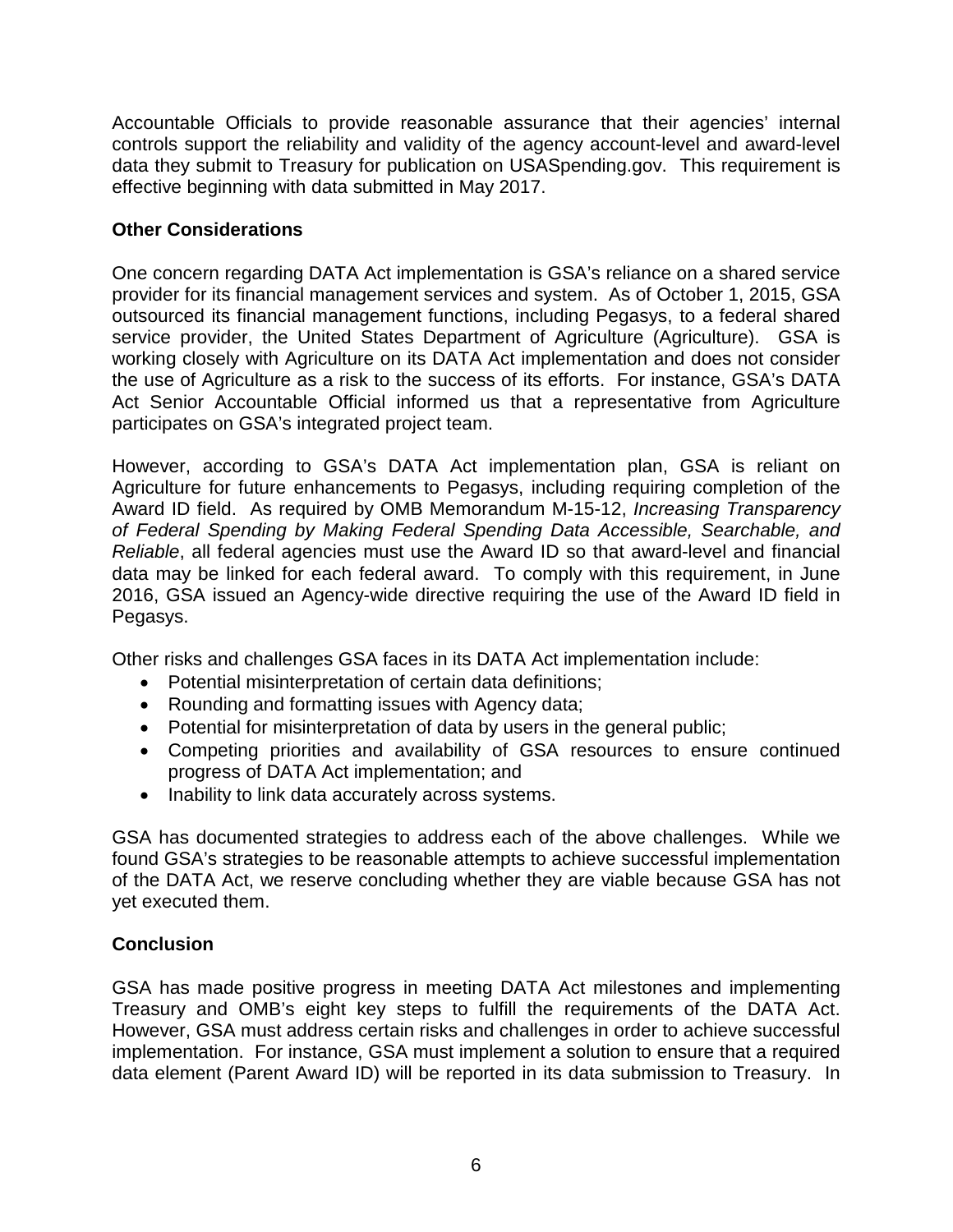addition, GSA must mitigate risks, such as ensuring the reliability and validity of data submissions.

Because testing of the DATA Act Broker and necessary updates to certain GSA systems is still underway, we cannot definitively state that GSA will successfully implement the DATA Act requirements by the May 2017 statutory deadline. However, we will assess GSA's success in submitting data in accordance with the DATA Act during our first required audit, the results of which will be reported in November 2017. In the interim, GSA should continue its risk mitigation efforts, including the development of an appropriate system of internal controls to ensure compliance with the DATA Act. Additionally, the Agency should continue its proactive engagement and participation in routine meetings sponsored by Treasury and OMB to maintain awareness of DATA Act implementation guidance and other key information related to the Act.

#### **GSA Comments**

GSA did not have any comments regarding the results of our readiness review.

I would like to thank you and your staff for your assistance during this review. If you have any questions regarding this audit memorandum, please contact Porsha P. Brower, Audit Manager at (202) 273-7329, or me at (202) 273-7241.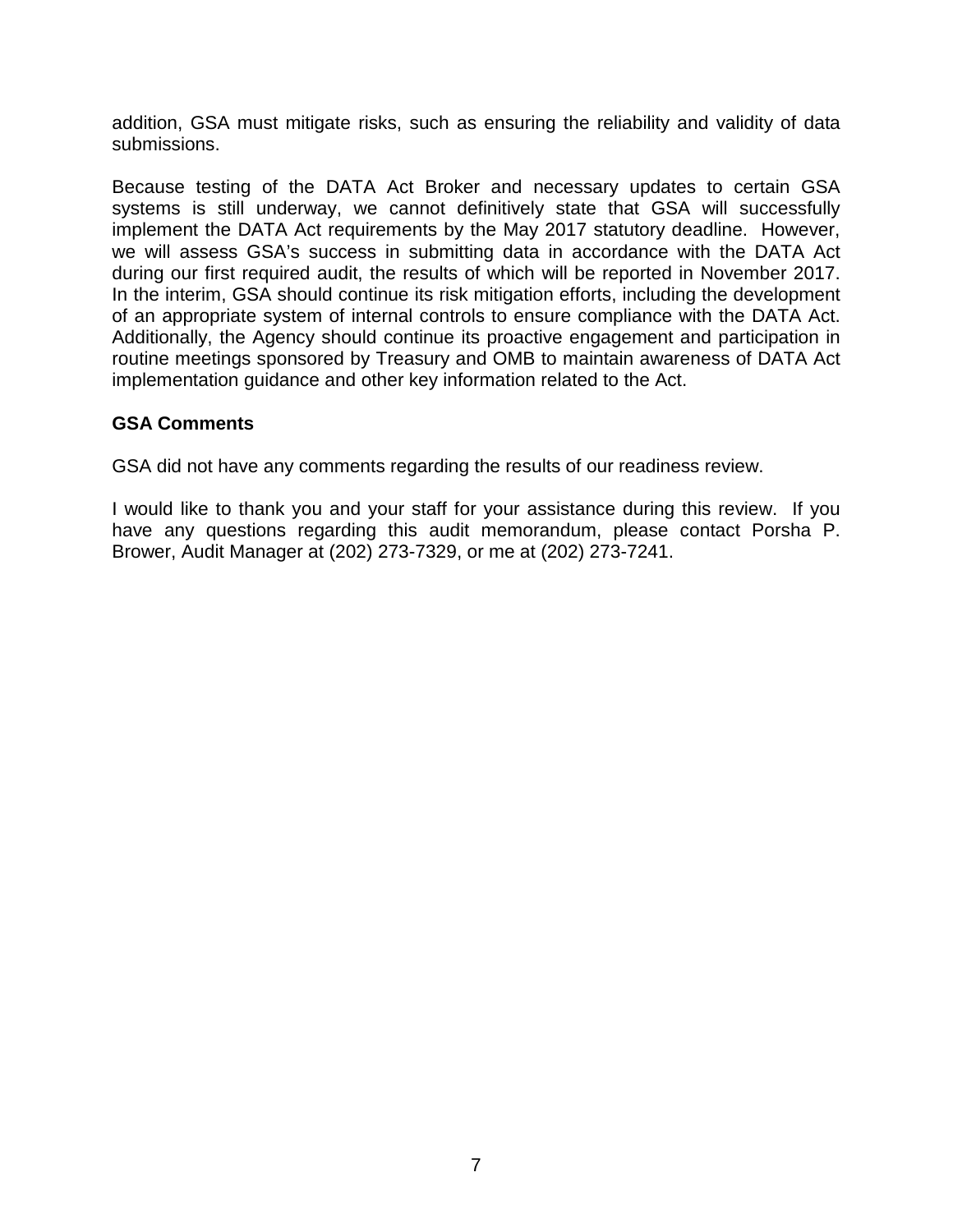## *Appendix A – Description of Files Submitted by Agencies and Extracted by Treasury under the DATA Act*

| Data Files Agencies are to Submit to the DATA Act Broker |                                                                                                                                                                        |  |  |
|----------------------------------------------------------|------------------------------------------------------------------------------------------------------------------------------------------------------------------------|--|--|
| <b>File</b>                                              | <b>Description</b>                                                                                                                                                     |  |  |
| A                                                        | <b>Appropriations Account Detail: Contains appropriation</b><br>summary level data                                                                                     |  |  |
| B                                                        | <b>Object Class and Program Activity Detail: Includes</b><br>obligation and outlay information at the object class and<br>program activity level.                      |  |  |
| $\mathbf C$                                              | <b>Award Financial Detail:</b> Reports the obligations at the award<br>and object class level.                                                                         |  |  |
| Data Extracted from Feeder Systems via DATA Act Broker   |                                                                                                                                                                        |  |  |
| <b>File</b>                                              | <b>Description</b>                                                                                                                                                     |  |  |
| D <sub>1</sub>                                           | <b>Award and Awardee Attributes for Procurement: Reports</b><br>the award and awardee details that are linked to the Award<br>Financial Detail file (File C).          |  |  |
| D <sub>2</sub>                                           | <b>Award and Awardee Attributes for Financial Assistance:</b><br>Reports the award and awardee details that are linked to the<br>Award Financial Detail file (File C). |  |  |
| E                                                        | Additional Awardee Attributes: Includes the additional prime<br>awardee attribute.                                                                                     |  |  |
| F                                                        | <b>Sub-award Attributes: Includes sub-award information.</b>                                                                                                           |  |  |

Source: Treasury's DATA Act Information Model Schema and DATA Act Overview Documents, retrieved from OMB's MAX.gov website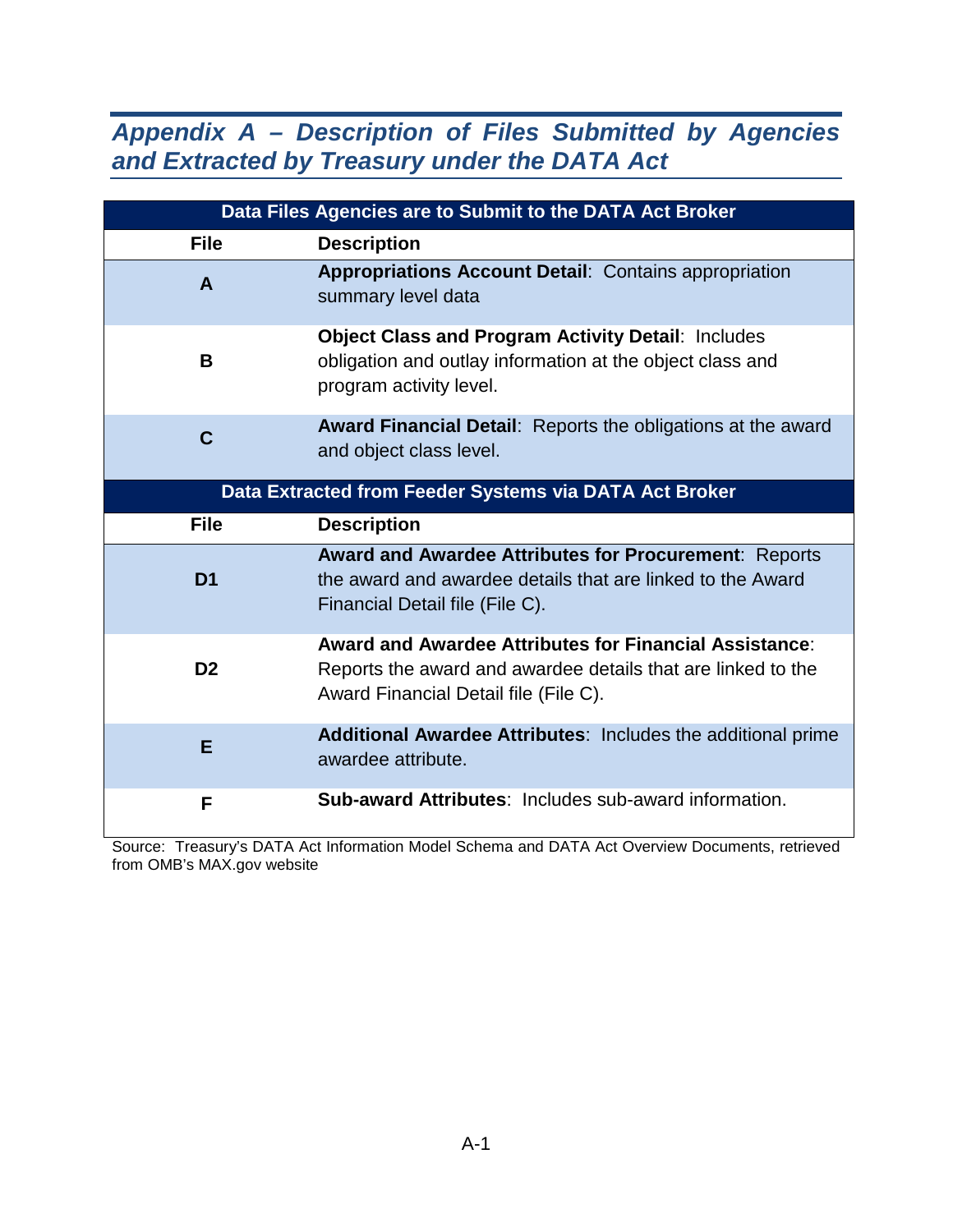## *Appendix B – GSA's Progress Implementing Treasury and OMB's Eight Key Steps*

| <b>Steps for Agencies</b>                                                                                                                                                                                                                                                                                          | <b>Recommended Timeline</b>       | <b>GSA Status</b>                                            |
|--------------------------------------------------------------------------------------------------------------------------------------------------------------------------------------------------------------------------------------------------------------------------------------------------------------------|-----------------------------------|--------------------------------------------------------------|
| (1) Organize Team<br>Create an agency DATA Act work group<br>including impacted communities (e.g.,<br><b>Chief Information Officer, Budget,</b><br>Accounting, etc.) and identify Senior<br><b>Accountable Official</b>                                                                                            | Spring 2015                       | Completed                                                    |
| (2) Review Elements<br><b>Review list of DATA Act elements and</b><br>participate in data definition<br>standardization                                                                                                                                                                                            | Spring 2015                       | Completed                                                    |
| (3) Inventory Data<br>Perform inventory of agency data and<br>associated business processes                                                                                                                                                                                                                        | February 2015 -<br>September 2015 | Completed                                                    |
| (4) Design & Strategize<br>(a) Plan changes to systems (e.g., adding<br>Award IDs to financial systems) and<br>business processes to capture data that<br>are complete multi-level (e.g., summary<br>and award detail) fully-linked data;<br>(b) Prepare cost estimates for fiscal year<br>2017 budget projections | March 2015 -<br>September 2015    | Completed                                                    |
| (5) Execute Broker<br>Implement system changes and extract<br>data iteratively (includes mapping of data<br>from agency schema to the DATA Act<br>schema as well as validation)                                                                                                                                    | October 2015 -<br>February 2016   | In-Progress<br><b>Scheduled Completion:</b><br>November 2016 |
| (6) Test Broker Implementation<br>Test Broker outputs iteratively to ensure<br>data are valid                                                                                                                                                                                                                      | October 2015 -<br>February 2016   | In-Progress<br><b>Scheduled Completion:</b><br>March 2017    |
| (7) Update Systems<br>Implement other system changes<br>iteratively (e.g., establish linkages<br>between program and financial data,<br>capture any new data)                                                                                                                                                      | October 2015 -<br>February 2017   | In Progress<br><b>Scheduled Completion:</b><br>May 2017      |
| (8) Submit Data<br>Update and refine process (repeat steps<br>5-7 as needed)                                                                                                                                                                                                                                       | March 2016 -<br>April 2017*       | Not Started<br><b>Scheduled Completion:</b><br>May 2017      |

*\* In order to meet the May 2017 DATA Act statutory deadline to publish appropriations account summary-level spending data on USASpending.gov, federal agencies are required to submit fiscal year 2017 second quarter summary-level data no later than April 30, 2017.*